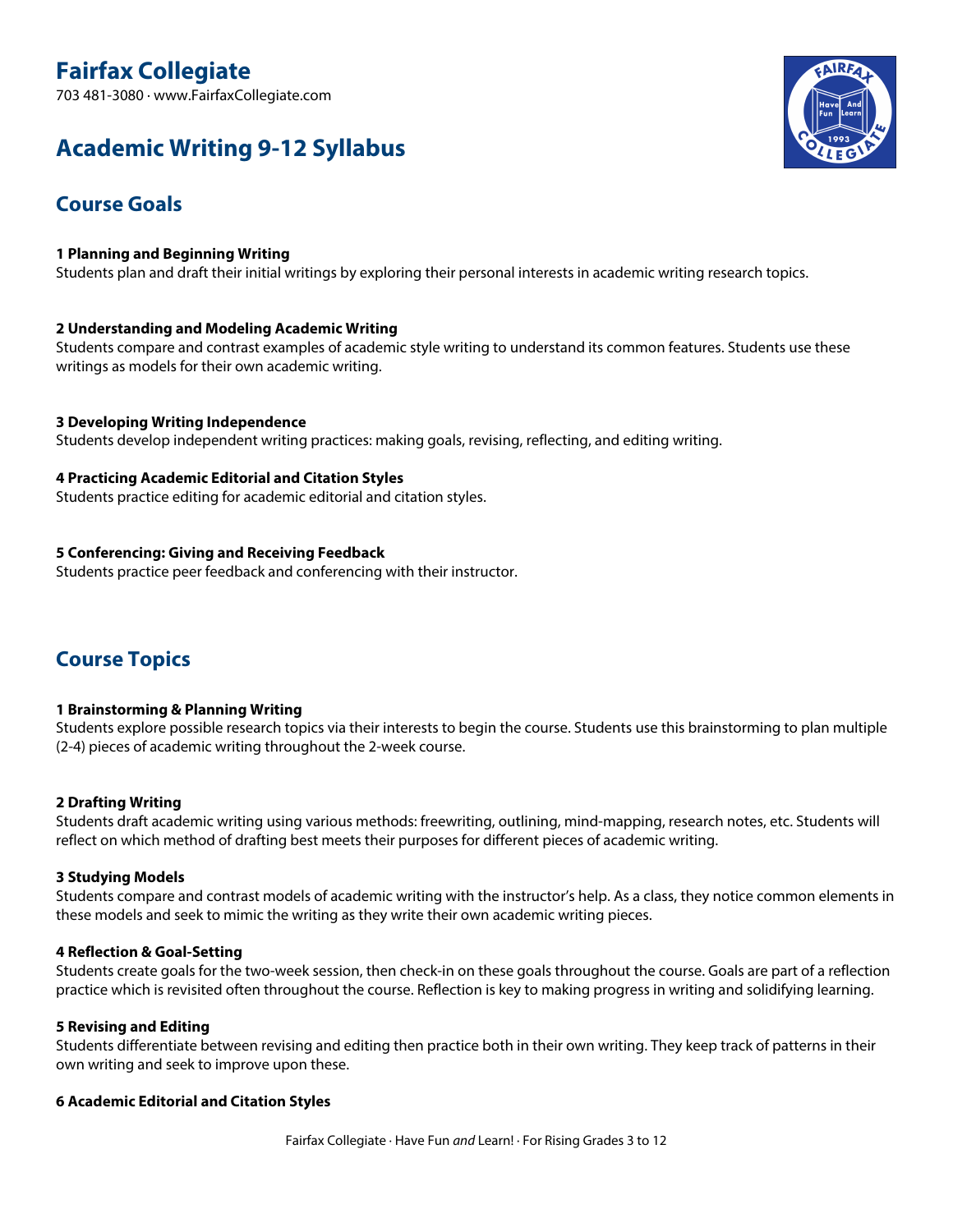Students are introduced to academic editorial and citation styles. They learn the importance of citations and practice writing and editing their own citations.

## **7 Peer Feedback**

Students craft peer feedback for classmates by learning how to give and receive quality feedback that is focused on revisions.

## **8 Conferencing with the Instructor**

Students prepare to conference with the instructor about their writing by preparing questions and focusing on revisions, after independent reflection and guidance from peers.

## **Course Schedule**

## **Day 1**

#### **Icebreakers**

Students introduce themselves and get to know their classmates

## **Introduce Course and Brainstorm Interests**

Students tap into their interests, are introduced to the main goals of the course, and get to know the other students better.

## **Individual Course Goals**

Students create course goals to increase their commitment to the course. These goals help students as the instructor gauges their needs as writers, guides them, and gives directed feedback. Students return to these goals throughout the course.

#### **Academic Writing in the Wild**

Students discover academic writing is everywhere, not just in school. They discuss the purposes for writing in school and how authors write for those purposes outside of school.

## **Day 2**

## **Read + Discuss Model Essay 1**

Students read a model of the type of writing they will be asked to write in Essay 1, an argument essay that asks them to draw on their personal knowledge or experience.

## **Essay 1**

Students are asked to inform and persuade the reader of an argument. This argument is their own making, and can draw from their own experience or background knowledge.

## **Academic Essay Mini-Lesson: Finding and Choosing Sources**

Students practice finding and choosing sources appropriate to their research.

## **Day 3**

## **Conference and Reflect Essay 1**

Students prepare for and participate in a conference with their instructor, as well as reflect on their writing. They use both the conference and the reflections to begin revising their writing.

## **Read + Discuss Model Essay 2**

Students read a model of the type of writing they will be asked to write in Essay 2, an essay that asks them to translate academic writing into a new genre for a more public audience.

#### **Academic Essay Mini-Lesson: Reading, Annotating, and Notetaking**

Fairfax Collegiate · Have Fun *and* Learn! · For Rising Grades 3 to 12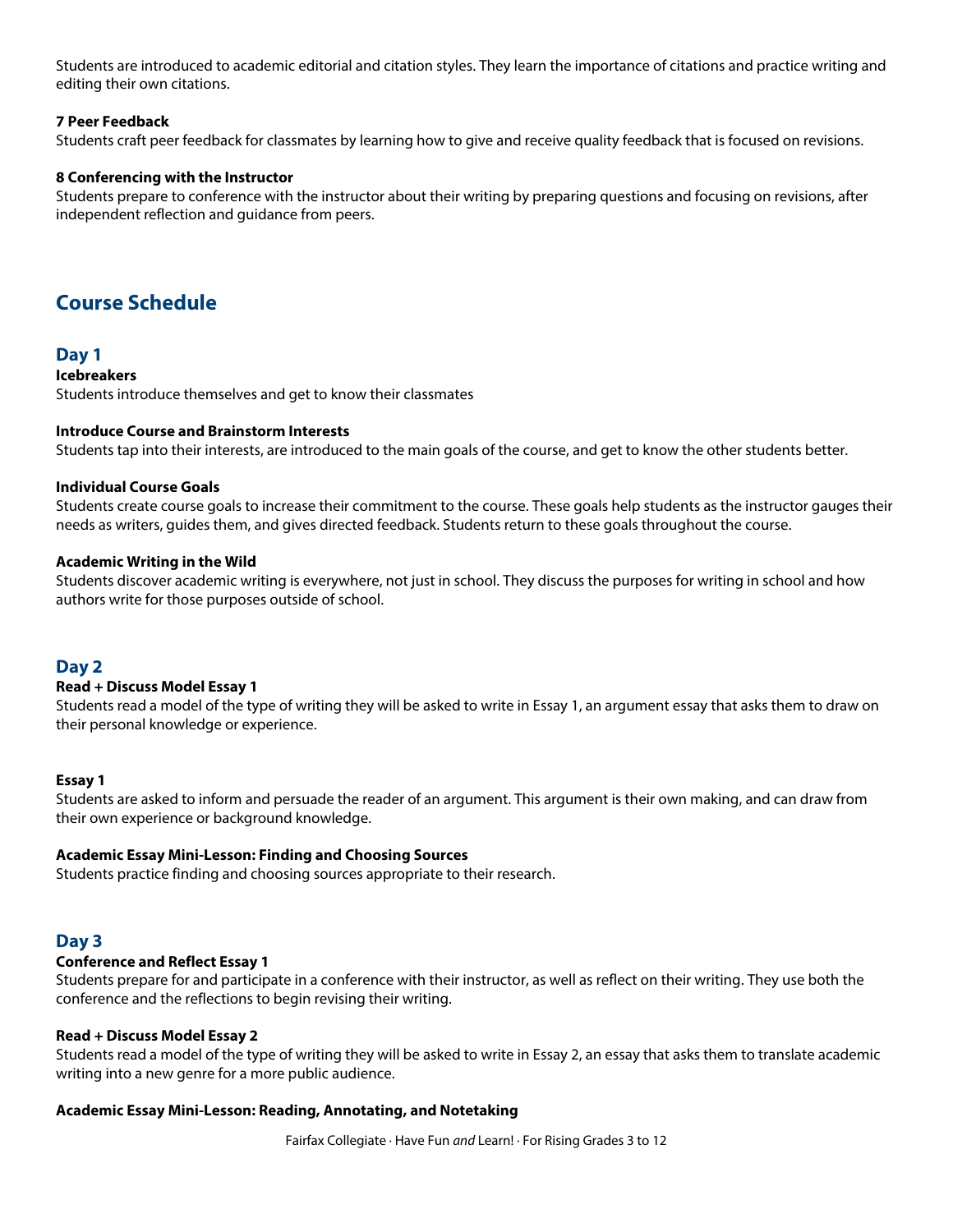Students learn how to read, annotate, and take notes on a "text," first practicing with an image, then moving to a scholarly reading. Students are shown how to read, understand, and interpret a text by looking closely, reading multiple times, asking questions, and taking notes.

## **Writer's Workshop**

Students rotate around the room working with you, one another, or at stations depending on their needs.

## **Day 4**

## **Read + Discuss Model Essay 3**

Students read a model of the type of writing they will be asked to write in Essay 3, an essay that asks them to translate academic writing into a new genre for a more public audience.

## **Essay 2**

Students translate an academic article into a nonacademic one, switching the audience and genre.

## **Academic Essay Mini-Lesson: Developing an Argument**

Students learn the importance of evidence-backed arguments and practice forming their own arguments from textual evidence.

## **Day 5**

## **Conference and Reflect Essay 2**

Students prepare for and participate in a conference with their instructor, as well as reflect on Essay 2. They use both the conference and the reflections to begin revising Essay 2.

#### **Read and Discuss Model Essay 4**

Students read a model of the type of writing they will be asked to write in Essay 3, an essay that asks them to synthesize academic research and make an argument.

## **Academic Citations Lesson**

Students review why citations are important and practice research skills.

## **Revisit and Revise Goals**

Students return to their original course goals and revise them based on their progress and desires for the end of the course.

## **Day 6**

## **Read + Discuss Model Essay 5**

Students read a model of the type of writing they will be asked to write in Essay 3, an essay that asks them to synthesize academic research and make an argument.

## **Individual Brainstorming and Researching for Essay 3**

Students brainstorm and gather research for Essay 3.

## **Academic Essay Mini-Lesson: Organizing Writing**

Students study the structure of model essays and plan the structure for their Essay 3.

## **Peer Feedback Modeled Practice**

Students observe and discuss how to give helpful, effective peer feedback.

## **Day 7**

## **Read Model Essay 6**

Students read a model of the type of writing they will be asked to write in Essay 3, an essay that asks them to synthesize academic

Fairfax Collegiate · Have Fun *and* Learn! · For Rising Grades 3 to 12